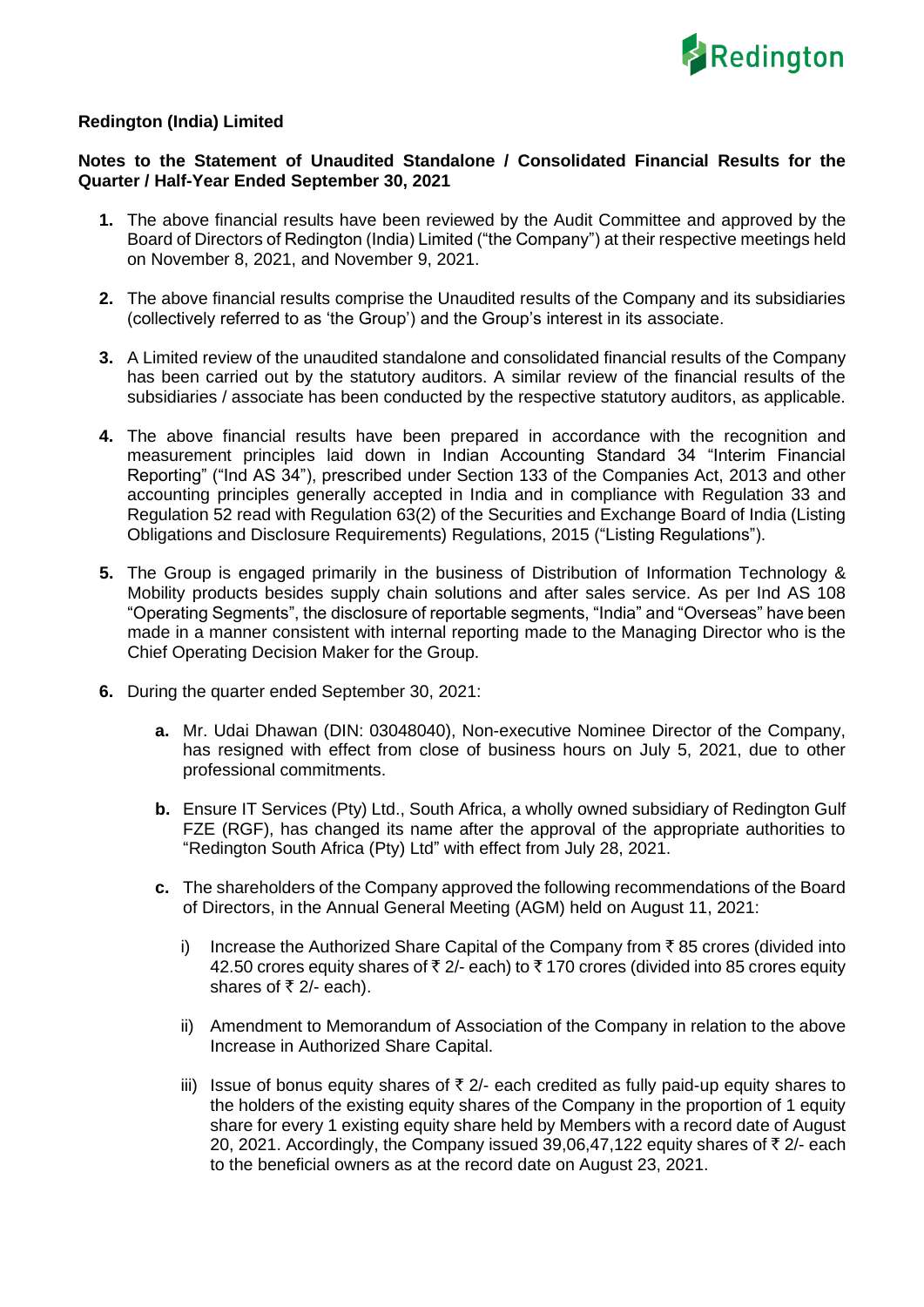

- iv) Consequent to above, in accordance with Ind AS 33, the Earnings per share for all periods presented has been adjusted to give effect to the bonus issue.
- v) Authorized the Board/ Compensation Committee to make appropriate adjustments for issue of bonus equity shares as aforesaid, to the stock appreciation rights which have been granted (whether vested or not) to employees under Redington Stock Appreciation Right Scheme 2017, such that the number of stock appreciation rights which are available for granting and those already granted but not exercised as on the record date shall be appropriately adjusted.
- **d.** The SAR Share Allotment Committee of Directors of the Company has considered and approved allotment of 2,36,713 equity shares and 68,642 equity shares of  $\bar{\tau}$  2/- each on July 13, 2021, and August 16, 2021, respectively, pursuant to exercise of Stock Appreciation Rights granted under Redington Stock Appreciation Rights Scheme, 2017.
- **e.** The Board of Directors of RGF, a wholly owned subsidiary of Redington International Mauritius Limited (RIML), at its meeting held on August 3, 2021, resolved to liquidate its wholly owned subsidiary Redington Cote d'Iviore incorporated in Abidjan, Cote d'Ivoire. The operations of this entity will be transferred to RGF. Consequently, this is not likely to have any material impact on the consolidated results.
- **f.** The Group incorporated "Redington Bahrain W.L.L" in Bahrain during the quarter and "Redington Gulf FZE Jordan" in Jordan subsequent to the quarter. RGF holds 49% shareholding and has a 100% beneficial interest in these entities. These entities are yet to commence their operations.
- **g.** A binding Share Purchase Agreement has been concluded between Arena Bilgisayar Sanayi ve Ticaret A.S., a step-down subsidiary of RGF and Likewize Corporation (formerly Brightstar Corporation) relating to the acquisition of 100% shares of Brightstar Telekomünikasyon Dağıtım Ltd. Şti. (Brightstar). The acquisition is subject to receiving necessary regulatory approvals including from the Competition Board, as also fulfillment of certain mutually agreed conditions. As per the Agreement, Arena will pay USD 35 Million in cash for acquiring 100% shares of Brightstar.
- **h.** Pursuant to the Order of Regional Director dated September 27, 2021, Chennai, Rajprotim Supply Chain Solutions Limited (RCS), erstwhile wholly owned subsidiary, is merged with ProConnect Supply Chain Solutions Limited (ProConnect), with an appointed date of April 1, 2020. The merger has been accounted under the 'pooling of interests' method in accordance with Appendix C of Ind AS 103 'Business Combinations', and comparatives have been restated for merger from the beginning of the previous year i.e., April 1, 2020. The reconciliation of the profits for the above periods is given below which are different from earlier reported numbers.

| <b>Particulars</b>                           | <b>Quarter ended</b> | Half-Year ended | Year ended |
|----------------------------------------------|----------------------|-----------------|------------|
|                                              | 30-Sep-20            | 30-Sep-20       | 31-Mar-21  |
|                                              | (Unaudited)          | (Unaudited)     | (Audited)  |
| Profit after tax reported in earlier periods | 182.30               | 281.25          | 786.61     |
| Add: Profit on account of merger of RCS*     | 2.04                 | 0.25            | 1.89       |
| Profit after tax as per the above results    | 184.34               | 281.50          | 788.50     |

\*Tax benefits available consequent to merger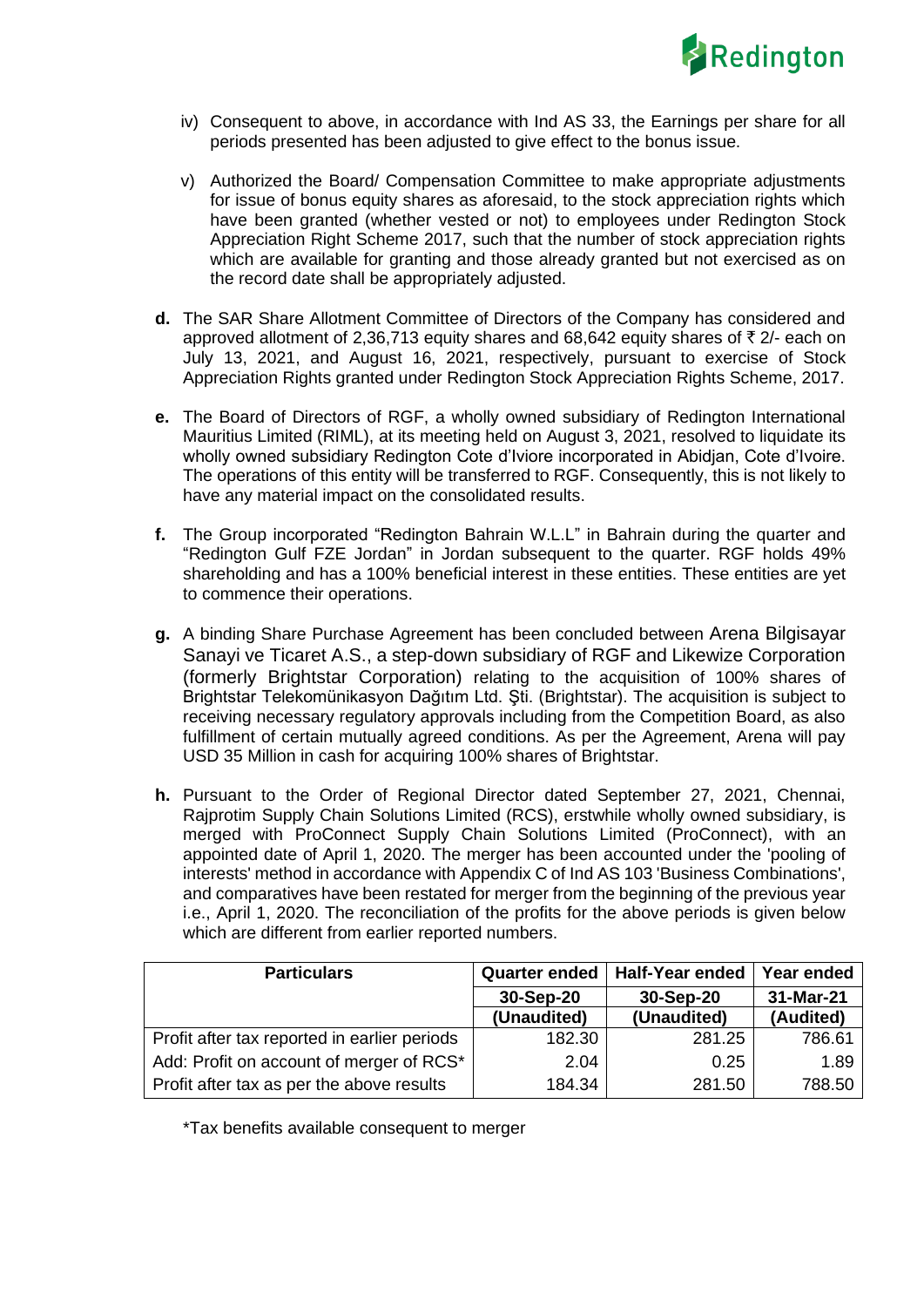

| <b>Particulars</b>                       | Year ended |  |
|------------------------------------------|------------|--|
|                                          | 31-Mar-21  |  |
|                                          | (Audited)  |  |
| Other Equity reported in earlier periods | 4,855.87   |  |
| Add: Effect on account of merger of RCS  | 4.80       |  |
| Other Equity as per the above results    | 4,860.67   |  |

- **i.** Liquidation process of "Ensure Services Limited" a wholly owned step-down subsidiary of RGF completed during the quarter.
- **j.** The Company has paid  $\bar{\tau}$  21 crores to ProConnect, a wholly owned subsidiary of the Company, towards application of shares through rights issue. Subsequently, the Board of Directors of ProConnect in their meeting held on November 2, 2021, allotted 16,53,543 equity shares of  $\bar{\tau}$  10/- each.
- **7.** Subsequent to the quarter,

The SAR Share Allotment Committee of Directors of the Company has considered and approved allotment of 43,450 equity shares of  $\bar{\tau}$  2/- each on October 8, 2021, pursuant to exercise of Stock Appreciation Rights granted under Redington Stock Appreciation Rights Scheme, 2017.

**8.** Impact of COVID-19

The Group/Company has considered the possible effects of known events arising from COVID-19 pandemic in the preparation of the financial results including but not limited to its assessment of Group/Company's liquidity and going concern, recoverable values of its financial and nonfinancial assets. The Group/Company will continue to monitor any material changes to future economic conditions and consequential impact on its financial results.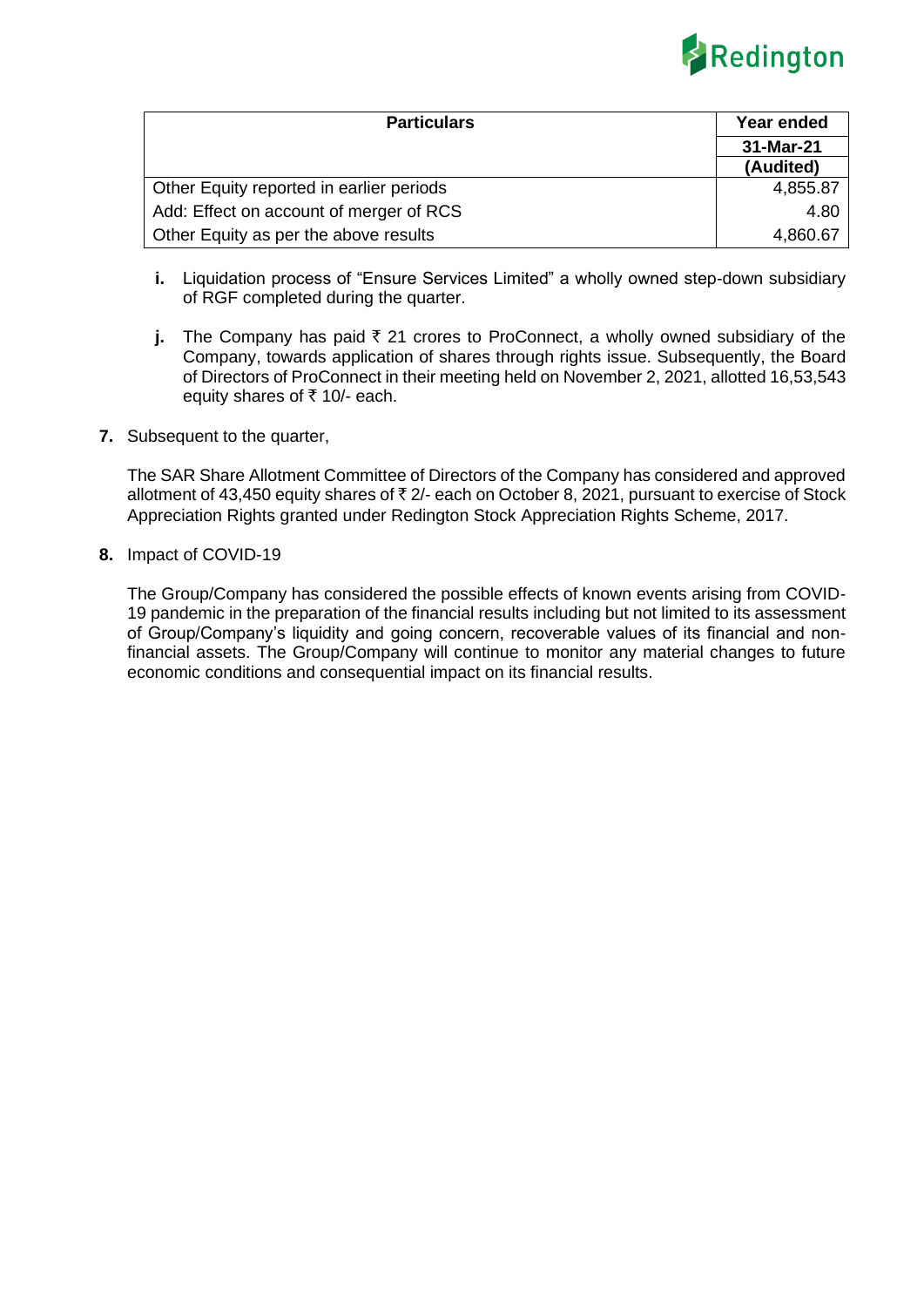

## **9.** Statement of Assets and Liabilities:

|                                                                                            |                                   |                   |                       | ₹. In Crores       |
|--------------------------------------------------------------------------------------------|-----------------------------------|-------------------|-----------------------|--------------------|
|                                                                                            | <b>Standalone</b><br>Consolidated |                   |                       |                    |
|                                                                                            | As at                             | As at             | As at                 | As at              |
| <b>Particulars</b>                                                                         | September 30,<br>2021             | March 31,<br>2021 | September 30,<br>2021 | March 31,<br>2021  |
|                                                                                            | <b>Unaudited</b>                  | <b>Audited</b>    | <b>Unaudited</b>      | <b>Audited</b>     |
|                                                                                            |                                   |                   |                       | (refer note 6 (h)) |
| <b>ASSETS</b>                                                                              |                                   |                   |                       |                    |
| Non-current assets                                                                         |                                   |                   |                       |                    |
| Property, plant and equipment                                                              | 22.76                             | 24.22             | 144.34                | 147.02             |
| Capital work-in progress                                                                   | 82.15                             |                   | 82.17                 | 0.29               |
| Right-of-use-assets                                                                        | 18.60                             | 20.36             | 184.08                | 177.09             |
| Investment property                                                                        | 47.78                             | 49.12             |                       |                    |
| Goodwill                                                                                   |                                   |                   | 18.33                 | 18.30              |
| Other intangible assets                                                                    | 17.63                             | 26.78             | 248.67                | 262.37             |
| Intangible assets under development                                                        | ٠                                 |                   | $\sim$                | 0.65               |
| <b>Financial assets</b>                                                                    |                                   |                   |                       |                    |
| Investments in subsidiaries and associate                                                  | 639.98                            | 639.98            | ٠                     | $\sim$             |
| Others financial assets                                                                    | 23.03                             | 2.58              | 18.28                 | 20.49              |
| Deferred tax assets (net)                                                                  | 15.35                             | 16.09             | 35.51                 | 31.12              |
| Income tax assets (net)                                                                    | 92.26                             | 99.18             | 100.75                | 115.71             |
| Other non-current assets                                                                   | 77.37                             | 75.81             | 96.06                 | 80.77              |
| <b>Total non-current assets</b>                                                            |                                   |                   |                       |                    |
|                                                                                            | 1,036.91                          | 954.12            | 928.19                | 853.81             |
| <b>Current assets</b>                                                                      |                                   |                   |                       |                    |
| Inventories                                                                                | 1,200.44                          | 1,060.68          | 2,979.00              | 2,902.11           |
| <b>Financial assets</b>                                                                    |                                   |                   |                       |                    |
| Investments                                                                                | 400.00                            |                   | 400.00                |                    |
| Trade receivables                                                                          | 2,968.53                          | 2,813.80          | 7,206.30              | 6.800.67           |
| Cash and cash equivalents                                                                  | 759.02                            | 303.45            | 3,073.63              | 2,938.58           |
| Other bank balances                                                                        | 0.26                              | 0.21              | 684.42                | 554.39             |
| Loans                                                                                      |                                   | 20.00             |                       |                    |
| Other financial assets                                                                     | 19.01                             | 28.08             | 177.08                | 198.80             |
| Other current assets                                                                       | 105.29                            | 81.04             | 369.80                | 305.51             |
| <b>Total current assets</b>                                                                | 5,452.55                          | 4,307.26          | 14,890.23             | 13,700.06          |
| Assets held for sale                                                                       |                                   | 0.10              | 7.55                  | 8.00               |
| <b>Total assets</b>                                                                        | 6,489.46                          | 5,261.48          | 15,825.97             | 14,561.87          |
|                                                                                            |                                   |                   |                       |                    |
|                                                                                            |                                   |                   |                       |                    |
| <b>EQUITY AND LIABILITIES</b>                                                              |                                   |                   |                       |                    |
|                                                                                            |                                   |                   |                       |                    |
| Equity<br>Equity share capital                                                             |                                   |                   |                       |                    |
| Other equity                                                                               | 156.26<br>2,130.16                | 77.84<br>1,989.89 | 156.26<br>4,905.37    | 77.84<br>4,860.67  |
| Equity attributable to the shareholders of the Company                                     | 2,286.42                          | 2,067.73          | 5,061.63              | 4,938.51           |
| Non-controlling interests                                                                  |                                   |                   | 377.36                | 372.97             |
| <b>Total equity</b>                                                                        | 2,286.42                          | 2,067.73          | 5,438.99              | 5,311.48           |
|                                                                                            |                                   |                   |                       |                    |
| <b>Share Application Money Pending Allotment</b>                                           | 0.01                              |                   | 0.01                  |                    |
|                                                                                            |                                   |                   |                       |                    |
| Liabilities                                                                                |                                   |                   |                       |                    |
| <b>Non-current liabilities</b>                                                             |                                   |                   |                       |                    |
| <b>Financial liabilities</b><br><b>Borrowings</b>                                          |                                   |                   |                       |                    |
| Lease liabilities                                                                          |                                   |                   |                       | 4.56               |
| Other financial liabilities                                                                | 12.81                             | 14.23             | 127.41<br>6.56        | 122.41<br>6.53     |
| Provisions                                                                                 | 31.29                             | 26.00             | 141.95                | 127.02             |
| Deferred tax liabilities (net)                                                             |                                   |                   | 0.34                  | 2.75               |
| <b>Total non-current liabilities</b>                                                       | 44.10                             | 40.23             | 276.26                | 263.27             |
|                                                                                            |                                   |                   |                       |                    |
| <b>Current liabilities</b>                                                                 |                                   |                   |                       |                    |
| <b>Financial liabilities</b><br>Borrowings                                                 |                                   |                   |                       |                    |
| Lease liabilities                                                                          | 0.48                              | 0.99              | 396.81                | 440.42             |
| Trade payables                                                                             | 7.07                              | 7.27              | 53.99                 | 54.52              |
| (A) total outstanding dues of micro enterprises and small enterprises                      | 1.47                              | 4.49              | 1.47                  | 4.49               |
| (B) total outstanding dues of creditors other than micro enterprises and small enterprises | 3,791.27                          | 2,741.40          | 8,562.16              | 7,295.46           |
| Other financial liabilities                                                                | 134.46                            | 137.03            | 178.83                | 222.13             |
| Other current liabilities                                                                  | 168.71                            | 198.00            | 782.06                | 803.32             |
| Provisions                                                                                 | 3.64                              | 3.32              | 24.00                 | 24.40              |
| Current tax liabilities (net)                                                              | 51.83                             | 61.02             | 111.39                | 142.38             |
| <b>Total current liabilities</b>                                                           | 4,158.93                          | 3,153.52          | 10,110.71             | 8,987.12           |
| <b>Total liabilities</b>                                                                   | 4,203.04                          | 3,193.75          | 10,386.98             | 9,250.39           |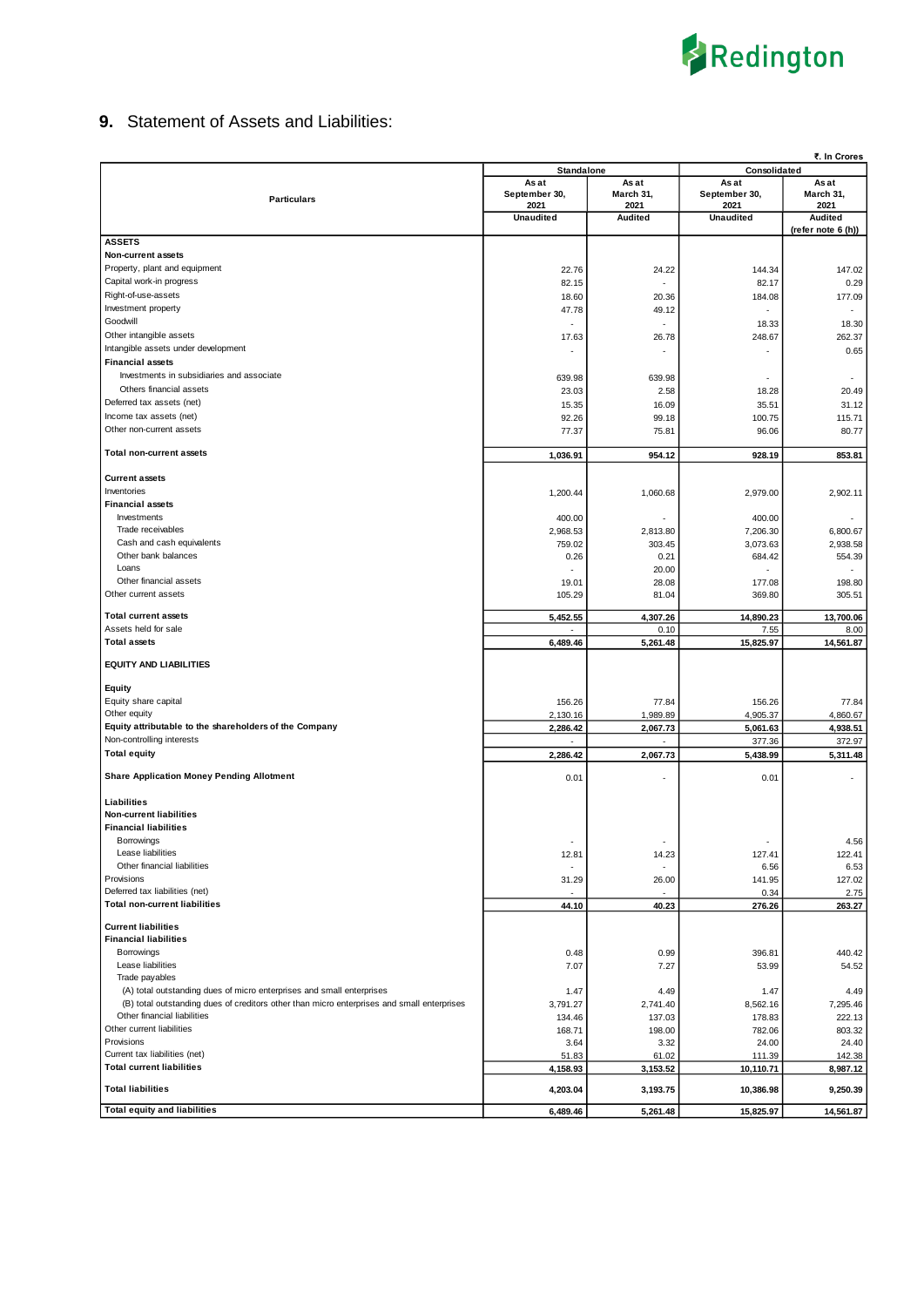

## **10.** Statement of Cash flows

|                                                                                                         |                         |                          |                         | ₹. In Crores            |
|---------------------------------------------------------------------------------------------------------|-------------------------|--------------------------|-------------------------|-------------------------|
| <b>Particulars</b>                                                                                      | Standalone              |                          | Consolidated            |                         |
|                                                                                                         | For the half-year ended | For the half-year ended  | For the half-year ended | For the half-year ended |
|                                                                                                         | September 30, 2021      | September 30, 2020       | September 30, 2021      | September 30, 2020      |
| A. Cash flow from operating activities                                                                  |                         |                          |                         |                         |
| Profit for the year                                                                                     | 674.16                  | 114.48                   | 562.24                  | 281.50                  |
| Adjustments for:                                                                                        |                         |                          |                         |                         |
| - Income tax expense recognised in profit and loss                                                      | 78.43                   | 30.96                    | 129.85                  | 90.22                   |
| - Depreciation and amortisation expense                                                                 | 18.05<br>4.79           | 14.26<br>39.23           | 70.95<br>58.66          | 74.62<br>94.79          |
| - Finance costs<br>- Interest income                                                                    | (1.32)                  | (15.77)                  | (15.81)                 | (34.93)                 |
| - Stock compensation expense                                                                            | $\sim$                  | 1.57                     |                         | 4.26                    |
| - Allowance for impairment of trade receivables and other financial assets                              | 8.66                    | 4.28                     | 23.91                   | 11.18                   |
| - Gain on disposal of a subsidiary                                                                      |                         | (26.10)                  |                         | (4.40)                  |
| - Dividend income from subsidiaries                                                                     | (452.28)                | $\sim$                   |                         |                         |
| - Income received from short-term investments                                                           | (1.79)                  | (0.21)                   | (1.79)                  | (0.39)                  |
| - Unrealised exchange (gain) / loss (net)                                                               | (2.55)                  | 3.15                     | (2.55)                  | 3.31                    |
| - Gain on modification of leases                                                                        | (0.02)                  | $\overline{\phantom{a}}$ | (0.02)                  |                         |
| - (Gain) / Loss on sale of property, plant and equipment (net)                                          | (1.82)                  | (0.44)                   | (2.25)                  | 0.27                    |
| Operating profit before working capital changes                                                         | 324.31                  | 165.41                   | 823.19                  | 520.43                  |
| (Increase) / Decrease in trade receivables                                                              | (161.87)                | 184.87                   | (365.04)                | 639.23                  |
| (Increase) / Decrease in other assets                                                                   | (14.99)                 | 4.27                     | (47.26)                 | 36.03                   |
| (Increase) / Decrease in inventories                                                                    | (139.76)                | (8.85)                   | (49.35)                 | 936.51                  |
| (Decrease) / Increase in other liabilities                                                              | (31.80)                 | (17.23)                  | (64.07)                 | 30.09                   |
| Increase in trade payable                                                                               | 1,046.84                | 566.36                   | 1,183.13                | 532.73                  |
| Increase in provisions                                                                                  | 1.84                    | 1.83                     | 8.93                    | 8.95                    |
| <b>Cash generated from operations</b>                                                                   | 1,024.57                | 896.66                   | 1,489.53                | 2,703.97                |
| Income taxes paid (net)<br>Net cash generated from operating activities                                 | (79.06)<br>945.51       | (57.56)<br>839.10        | (152.43)<br>1,337.10    | (93.22)<br>2,610.75     |
|                                                                                                         |                         |                          |                         |                         |
| B. Cash flow from investing activities                                                                  |                         |                          |                         |                         |
| Payment towards acquisition of property, plant and equipment                                            | (85.40)                 | (1.92)                   | (96.95)                 | (16.75)                 |
| Payment towards acquisition of other intangible assets                                                  | (0.04)                  | (1.08)                   | (3.59)                  | (8.91)                  |
| Proceeds from sale of property, plant and equipment and other intangible<br>assets                      | 2.75                    | 0.54                     | 3.28                    | 0.30                    |
| Interest received                                                                                       | 1.32                    | 15.77                    | 14.14                   | 34.09                   |
| Dividend income from Subsidiaries                                                                       | 452.28                  | $\overline{\phantom{a}}$ |                         |                         |
| Income received from short-term investments                                                             | 1.79                    | 0.21                     | 1.79                    | 0.39                    |
| Loans given to subsidiary                                                                               |                         | (22.00)                  |                         |                         |
| Loans settled by subsidiary                                                                             | 20.00                   | $\blacksquare$           |                         |                         |
| Purchase of short term investments                                                                      | (400.00)                | $\overline{\phantom{a}}$ | (400.00)                |                         |
| Changes in bank deposits not treated as cash and cash equivalents                                       | (0.01)                  | (0.01)                   | (120.67)                | 11.05                   |
| Proceeds from disposal of subsidiary (net of directly attributable                                      | ÷,                      | 30.60                    |                         | 24.91                   |
| expenses and cash disposed off, as applicable)<br>Payment of share application money towards subsidiary | (21.00)                 | $\sim$                   |                         | $\sim$                  |
| Net cash (used in) / generated from investing activities                                                | (28.31)                 | 22.11                    | (602.00)                | 45.08                   |
| C. Cash flow from financing activities                                                                  |                         |                          |                         |                         |
| Proceeds from short-term borrowings (net)                                                               |                         | (445.75)                 | (30.46)                 | (984.41)                |
| Repayment of short-term borrowings                                                                      | (0.51)                  | (613.39)                 | (0.51)                  | (633.56)                |
| Repayment of long-term borrowings                                                                       |                         |                          | (10.44)                 | (19.74)                 |
| Proceeds from allotment of shares under Stock Appreciation Right                                        | 0.29                    |                          | 0.29                    |                         |
| Dividends paid                                                                                          | (453.07)                |                          | (453.07)                |                         |
| Dividend paid by step-down subsidiary to non-controlling shareholders                                   |                         |                          | (7.39)                  |                         |
| Finance costs paid                                                                                      | (3.98)                  | (42.53)                  | (50.42)                 | (105.04)                |
| Payment of lease liabilities                                                                            | (4.36)                  | (5.82)                   | (36.38)                 | (34.76)                 |
| Net cash (used in) financing activities                                                                 | (461.63)                | (1, 107.49)              | (588.38)                | (1, 777.51)             |
| Net increase / (decrease) in cash and cash equivalents                                                  | 455.57                  | (246.28)                 | 146.72                  | 878.32                  |
| Cash and cash equivalents at the beginning of the year                                                  | 303.45                  | 617.33                   | 2,925.26                | 2,279.30                |
| Effect of exchange differences on restatement of foreign currency cash                                  |                         |                          |                         |                         |
| and cash equivalents                                                                                    | $\blacksquare$          | $\blacksquare$           | 0.95                    | (85.41)                 |
| Cash and cash equivalents at the end of the year                                                        | 759.02                  | 371.05                   | 3,072.93                | 3,072.21                |
| Reconciliation of Cash and cash equivalents with the Balance Sheet                                      |                         |                          |                         |                         |
| Cash and cash equivalents at the end of the period as per Balance                                       | 759.02                  | 371.05                   | 3,073.63                | 3,096.78                |
| Less: Bank overdrafts and cash credit facilities used for cash                                          |                         |                          |                         |                         |
| management purposes                                                                                     |                         |                          | 0.70                    | 24.57                   |
| Cash and cash equivalents at the end of the period                                                      | 759.02                  | 371.05                   | 3,072.93                | 3,072.21                |
|                                                                                                         |                         |                          |                         |                         |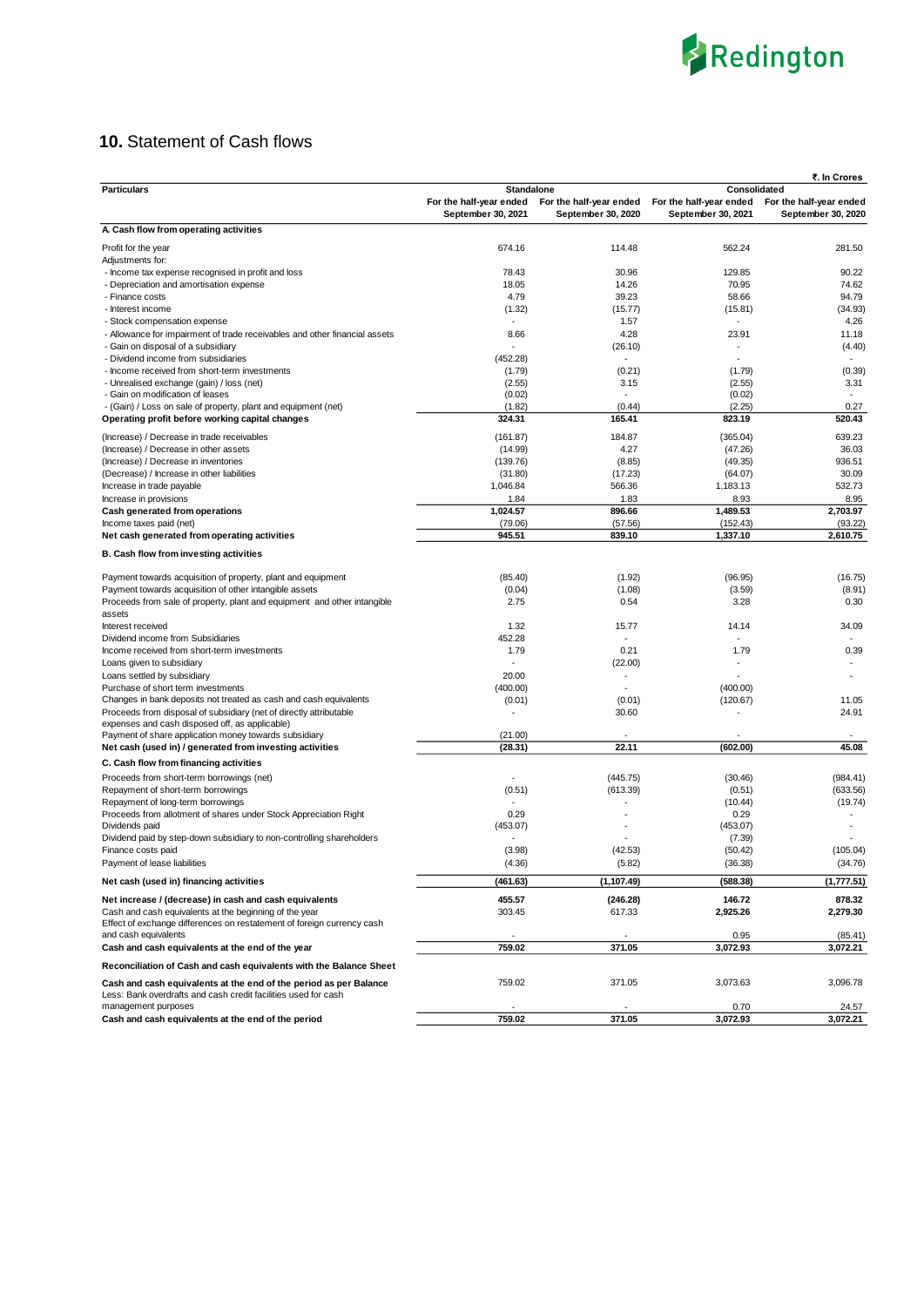

**11.** The Company has listed its commercial papers in the bourses of BSE and pursuant to such listing, below are the details of Redington (India) Limited on a standalone basis pursuant to Regulation 52(4) of the Listing Regulations:

| <b>Particulars</b>                                 | Half year ended<br>September 30,<br>2021 | Half year ended<br>September 30,<br>2020 |
|----------------------------------------------------|------------------------------------------|------------------------------------------|
| Debt service coverage ratio (no. of times)         | 63.70                                    | 4.71                                     |
| [refer note (a)]                                   |                                          |                                          |
| Interest service coverage ratio (no. of times)     | 117.40                                   | 7.21                                     |
| [refer note (b)]                                   |                                          |                                          |
| Debt equity ratio (no. of times) [refer note (c)]  | (0.70)                                   | (0.21)                                   |
| Net worth [refer note (d)]<br>(₹ in crores)        | 2,286.42                                 | 1,920.08                                 |
| Capital redemption reserve<br>(₹ in crores)        |                                          | 2.22                                     |
| Earnings per share (EPS)*                          |                                          |                                          |
| (a) Basic EPS<br>(₹)                               | 8.64                                     | 1.47                                     |
| (b) Diluted EPS<br>(₹)                             | 8.64                                     | 1.47                                     |
| Net profit after tax (excluding Dividend Income)   | 221.88                                   | 114.48                                   |
| Current ratio [refer note (e)]                     | 1.31                                     | 1.29                                     |
| Current liability ratio [refer note (f)]           | 0.99                                     | 0.99                                     |
| Long term debt to working capital [refer note (g)] | $\overline{\phantom{a}}$                 |                                          |
| Bad debts to Accounts receivable ratio             | $0.00^{\circ}$                           | $0.00^$                                  |
| [refer note (h)]                                   |                                          |                                          |
| Total debts to Total assets ratio [refer note (i)] | $0.00^{\circ}$                           | 0.02                                     |
| Debtors turnover [refer note (j)]                  | 8.38                                     | 6.37                                     |
| Inventory turnover [refer note (k)]                | 20.55                                    | 14.80                                    |
| Operating margin (%) [refer note (I)]              | 2.5%                                     | 2.1%                                     |
| Net Profit margin (%) [refer note (m)]             | 1.8%                                     | 1.3%                                     |

 $\overline{\wedge}$  Represents value less than 0.01.

\* EPS without dividend income is  $\bar{\tau}$  2.84 (PY:  $\bar{\tau}$  1.47)

Formulae for calculation of ratios are as follows:

- (a) Debt service coverage ratio = (Profit/(loss) before tax Dividend income + Interest expenses) / (Interest expenses + Repayment of Long-term loans during the year) For the purpose of calculation, loans having original maturity of more than 360 days are considered as Long-term loans.
- (b) Interest service coverage ratio\*\* = (Profit/(loss) from ordinary activities before tax Dividend income + Interest expenses – Interest income earned on surplus funds) / (Interest expenses – Interest income earned on surplus funds).
- (c) Debt equity ratio = (Total debt Cash and cash equivalents Short term investments) / (Total equity Investments in subsidiaries)
- (d) Net worth  $=$  Equity share capital  $+$  Other equity
- (e) Current ratio = Current assets / Current liabilities
- (f) Current liabilities ratio = Current liabilities / Total liabilities
- (g) Long term debt to Working capital = Long term borrowings (including current portion of long-term borrowings) / Working capital Working capital = Current assets (excluding Assets classified as held for sale) - Current liabilities (excluding
- current maturities of Iong term debt, interest accrued on borrowings).
- (h) Bad debts to Accounts receivable ratio = Bad debts / Trade receivables
- (i) Total debts to Total assets ratio = (Non-current borrowings + Current borrowings) / Total assets
- (i) Debtors turnover ratio (number of times) (annualized) = Revenue from operations / Average Trade receivables
- (k) Inventory turnover ratio (number of times) (annualized) = (Purchases of traded goods + Changes in inventories of traded goods) / Average Inventories
- (l) Operating margin  $(\%) = (Profit before tax + Finance costs Dividend income) / Revenue from operations$
- (m) Net profit margin (%) = Net profit after tax excluding dividend income / Revenue from operations \*\* Since interest income has been obtained from surplus funds, the same has been adjusted with interest

expense for interest service coverage ratio computation.